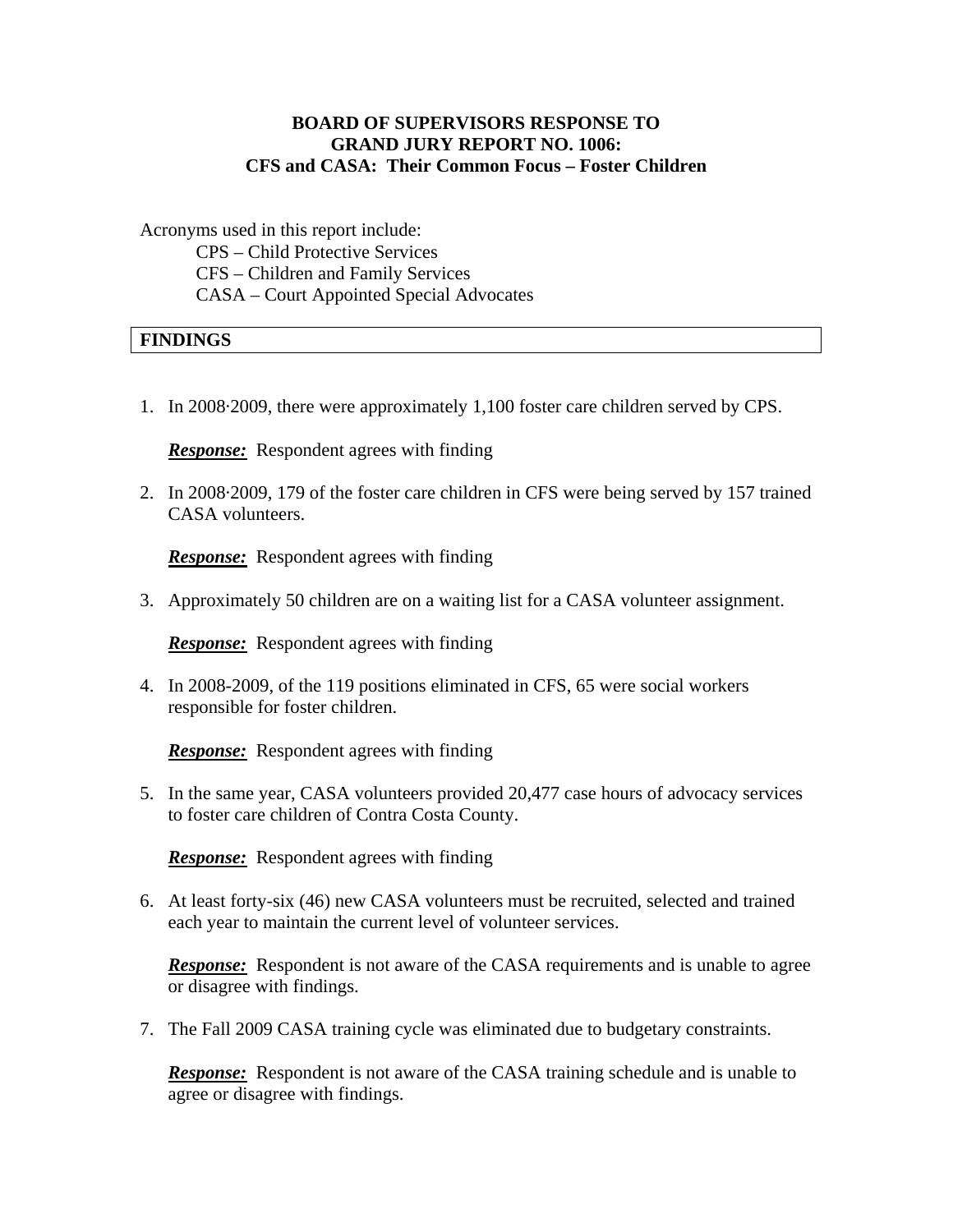8. In 2008-2009, approximately 70% of foster children in CPS assigned to a CASA volunteer were Latino or children of color.

*Response:* Respondent agrees with finding

9. Representatives of CPS and CASA staff expressed the need for more ethnically diverse volunteers since 80% of CASA volunteers are Caucasian.

*Response:* Respondent is unable to agree or disagree with finding in that the respondent is not aware of what representatives have said. The respondent would say that CASA Volunteers should be ethnically and culturally diverse and reflect the population that they serve.

10. Of the foster care children served by CASA, 55% are from East and West County while only 16% of CASA volunteers were from East and West County.

*Response:* Respondent is not aware of the parts of the county were CASA volunteers reside and is unable to agree or disagree with findings.

11. Representatives of CFS and CASA suggested that team effectiveness can be improved by addressing the differences in understanding or appreciation of their respective roles and responsibilities.

*Response:* Respondent agrees with finding. Most working relationships are enhanced when representatives' of different agencies have enhanced understanding of the role of their partners. The CASA program, CFS and other legal representatives meet on a bi-monthly basis. CFS staff volunteer their time to provide training to CASA staff when resources allow. Additionally CFS encourages their social workers to meet with CASA representatives regarding the children they represent.

12. CPS can be instrumental in supporting additional training of CASA volunteers in the areas of juvenile court procedures, dependency law and standards of care.

**Response:** Respondent agrees with finding. There are many parties in the juvenile dependency arena. In addition to CFS, the Bench and Bench Officers are critical towards helping CASA staff in training.

## **RECOMMENDATIONS**

1. CPS shall assist CASA in its recruitment efforts to broaden the diversity of its Volunteers' ethnicity and gender.